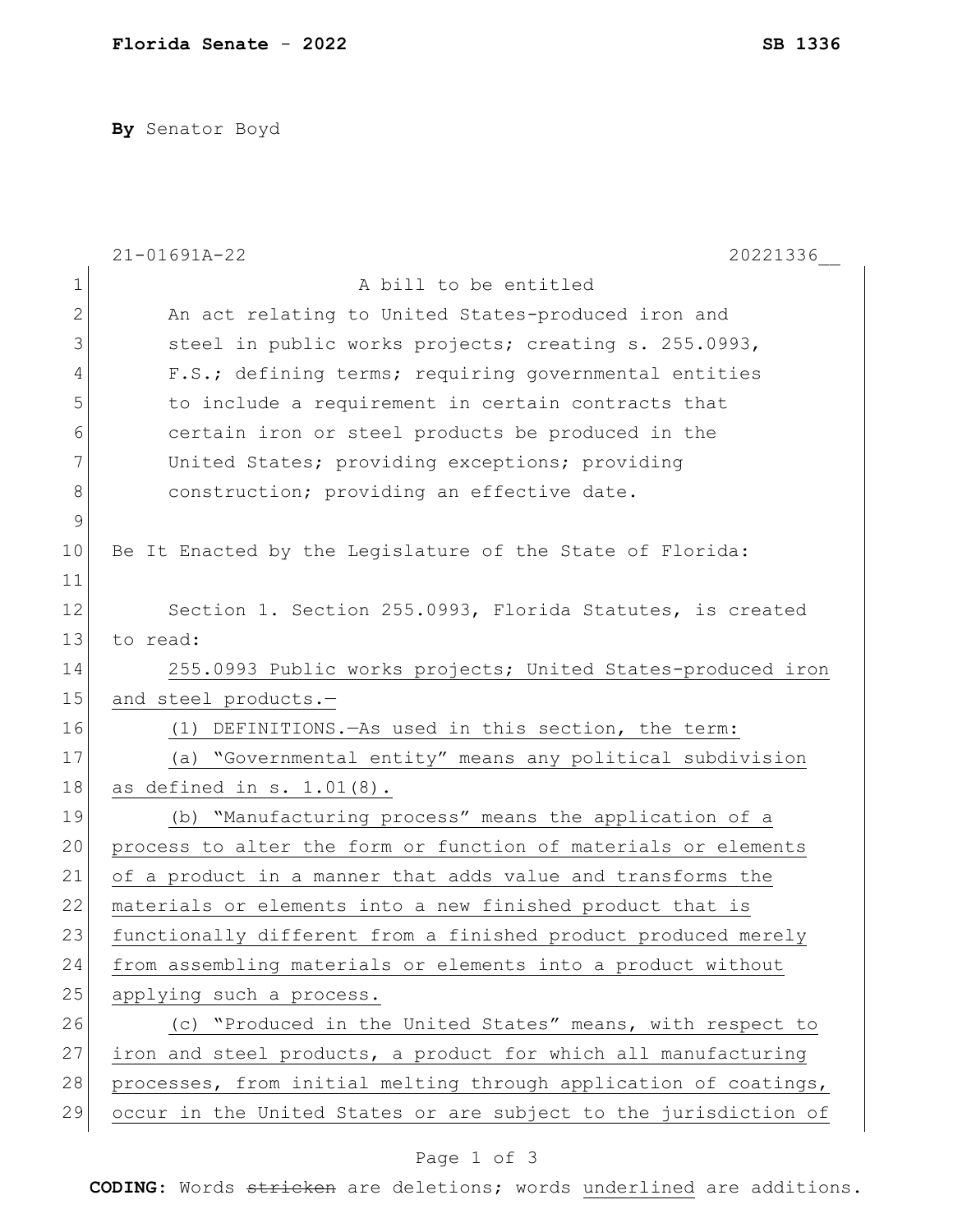|    | $21 - 01691A - 22$<br>20221336                                   |
|----|------------------------------------------------------------------|
| 30 | the United States, other than metallurgical processes to refine  |
| 31 | steel additives.                                                 |
| 32 | (d) "Public works project" means an activity that is paid        |
| 33 | for with any state-appropriated funds or funds administered by a |
| 34 | governmental entity and that consists of the construction,       |
| 35 | maintenance, repair, renovation, remodeling, or improvement of a |
| 36 | building, a road, a street, a sewer, a storm drain, a water      |
| 37 | system, a site development, an irrigation system, a reclamation  |
| 38 | project, a gas or electrical distribution system, a gas or       |
| 39 | electrical substation, or another facility, project, or portion  |
| 40 | thereof which is owned in whole or in part by any governmental   |
| 41 | entity.                                                          |
| 42 | (2) UNITED STATES-PRODUCED IRON AND STEEL REQUIREMENT. -         |
| 43 | (a) Notwithstanding any other law, a governmental entity         |
| 44 | entering into a contract for a public works project or for the   |
| 45 | purchase of materials for a public works project must include in |
| 46 | the contract a requirement that any iron or steel product used   |
| 47 | in or purchased for the project be produced in the United        |
| 48 | States.                                                          |
| 49 | (b) Paragraph (a) does not apply if the governmental entity      |
| 50 | entering into a contract for a public works project or the       |
| 51 | purchase of materials for a public works project determines      |
| 52 | that:                                                            |
| 53 | 1. Iron or steel products produced in the United States are      |
| 54 | not produced in sufficient quantities, reasonably available, or  |
| 55 | of satisfactory quality.                                         |
| 56 | 2. The use of iron or steel products produced in the United      |
| 57 | States will increase the total cost of the project by more than  |
| 58 | 20 percent.                                                      |
|    |                                                                  |

## Page 2 of 3

**CODING**: Words stricken are deletions; words underlined are additions.